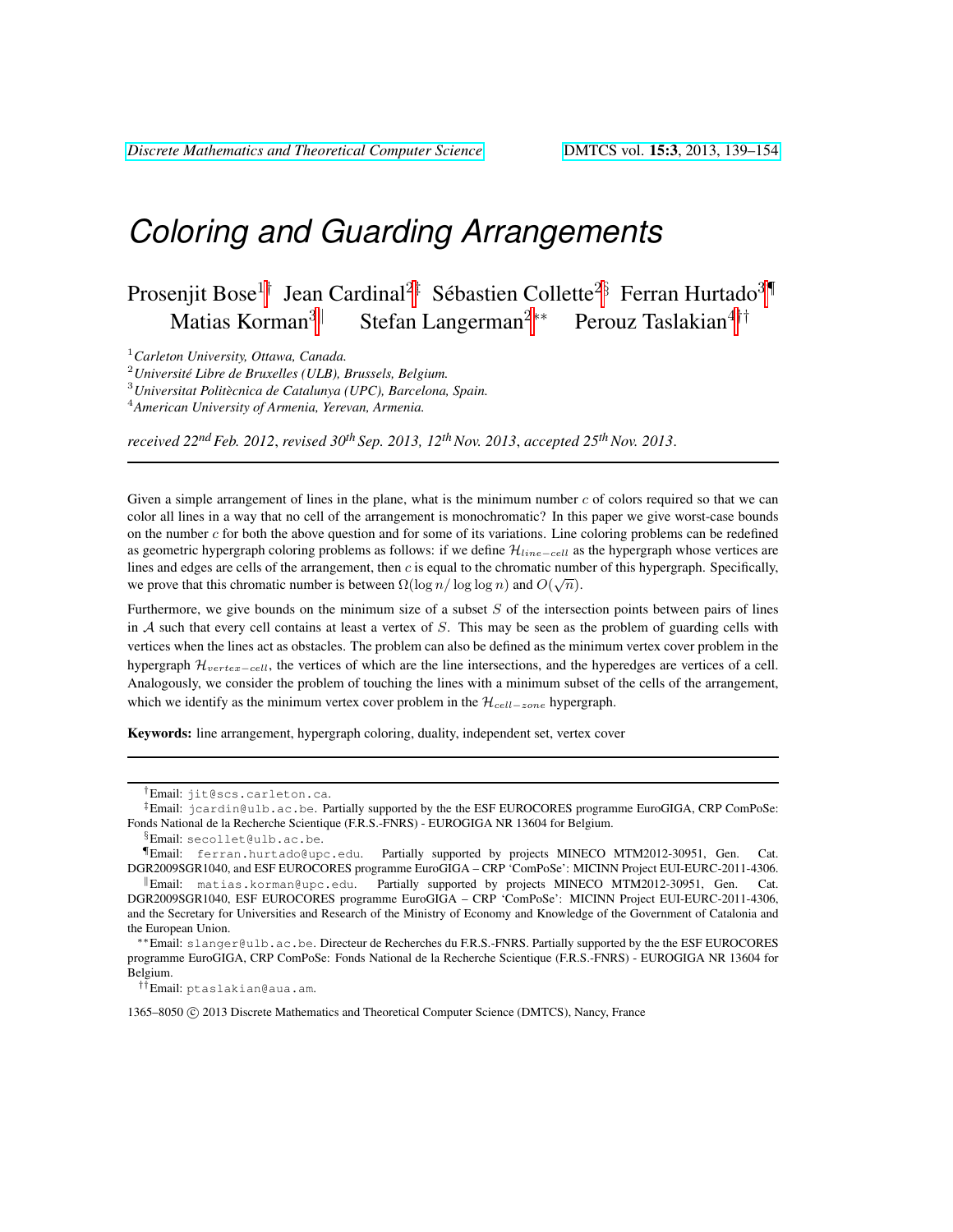### 1 Introduction

While dual transformations may allow converting a combinatorial geometry problem about a *configuration of points* into a problem about an *arrangement of lines* the truth is that most mathematical questions appear to be much cleaner and natural in only one of the settings. In many cases, the dual version is considered solely when, rather than making sense, it is additionally useful. Both kinds of geometric objects have inspired many problems and attracted much attention. For finite point sets, the *Erdős-Szekeres problem* on finding large subsets in convex position, or the *repeated distances problem* on how many times a single distance can appear between pairs of points, are examples of famous questions that have been pursued for decades and are still open. Many research problems of this kind are described in [\[3\]](#page-14-0), Chapter 8. Concerning arrangements of lines, possibly the most prevalent problems consist of studying the number of cells of each size, say triangles, that appear in every arrangement; however, many other questions have also been considered (see  $[4, 7, 8]$  $[4, 7, 8]$  $[4, 7, 8]$ ). There are also problems that combine both kinds of objects, like counting incidences between points and lines, or studying the arrangements of lines spanned by point sets, which includes the celebrated *Sylvester-Gallai problem* [\[3\]](#page-14-0) on ordinary lines (containing exactly two input points).

In the first class of problems, substantial attention has been given to *colored point sets* (that is, configurations of points that belong to several classes or *colors*). Among those, we highlight the chromatic variants of the repeated distances problem and the Erdős-Szekeres problem, and colored versions of *Tverberg's Theorem* and *Helly's Theorem*. In particular there is a vast body of research on problems involving a set of *red* points and a set of *blue* points. Refer to [\[12\]](#page-15-2) for a survey on red-blue problems, or to [\[3\]](#page-14-0) for a more generic account.

Somehow surprisingly, there does not exist a comparable set of questions that have been studied for colored arrangements of lines. There is a series of papers on bicolored sets of lines that study the existence of monochromatic vertices [\[9,](#page-15-3) [10,](#page-15-4) [15\]](#page-15-5) (intersection points of lines of the same color). Another series of papers study colorings of the so-called arrangement graphs, in which vertices are the intersection points and edges are the segments between any two that are consecutive on one of the lines [\[2,](#page-14-2) [5\]](#page-15-6).

However, many other natural questions can be asked. For example, is it true that every bicolored arrangement of lines has a monochromatic cell? We prove in this paper that the generic answer is "no", but that it is "yes" when the colors are slightly unbalanced. This leads immediately to another question that we discuss: How many colors are always sufficient, and occasionally necessary, to color any set of  $n$ lines in such a way that the induced arrangement contains no monochromatic cell?

The last question is reminiscent of *Art Gallery Problems* [\[16](#page-15-7)[–18\]](#page-15-8), where we consider several questions that, to our knowledge, have not been studied before in the context of line arrangements. Examples of such questions that we consider are: How many vertices of an arrangement suffice to guard (touch) all of its cells? How many lines are enough to guard all cells?

While at first glance the problem of coloring arrangements of lines may appear unrelated to that of guarding, there is a clean unifying framework provided by considering appropriate geometric hypergraphs. For example, minimally coloring an arrangement while avoiding monochromatic cells can be reformulated as finding the chromatic number of the hypergraph  $\mathcal{H}_{line-cell}$ , whose vertices are lines, and edges represent cells of the arrangement. Guarding all cells with a small number of lines can be seen as a vertex cover of the same hypergraph  $\mathcal{H}_{line-cell}$ .

In this work we consider several questions that are variations on the themes of coloring and guarding arrangements of lines, which translate consistently into problems on geometric hypergraphs, such as size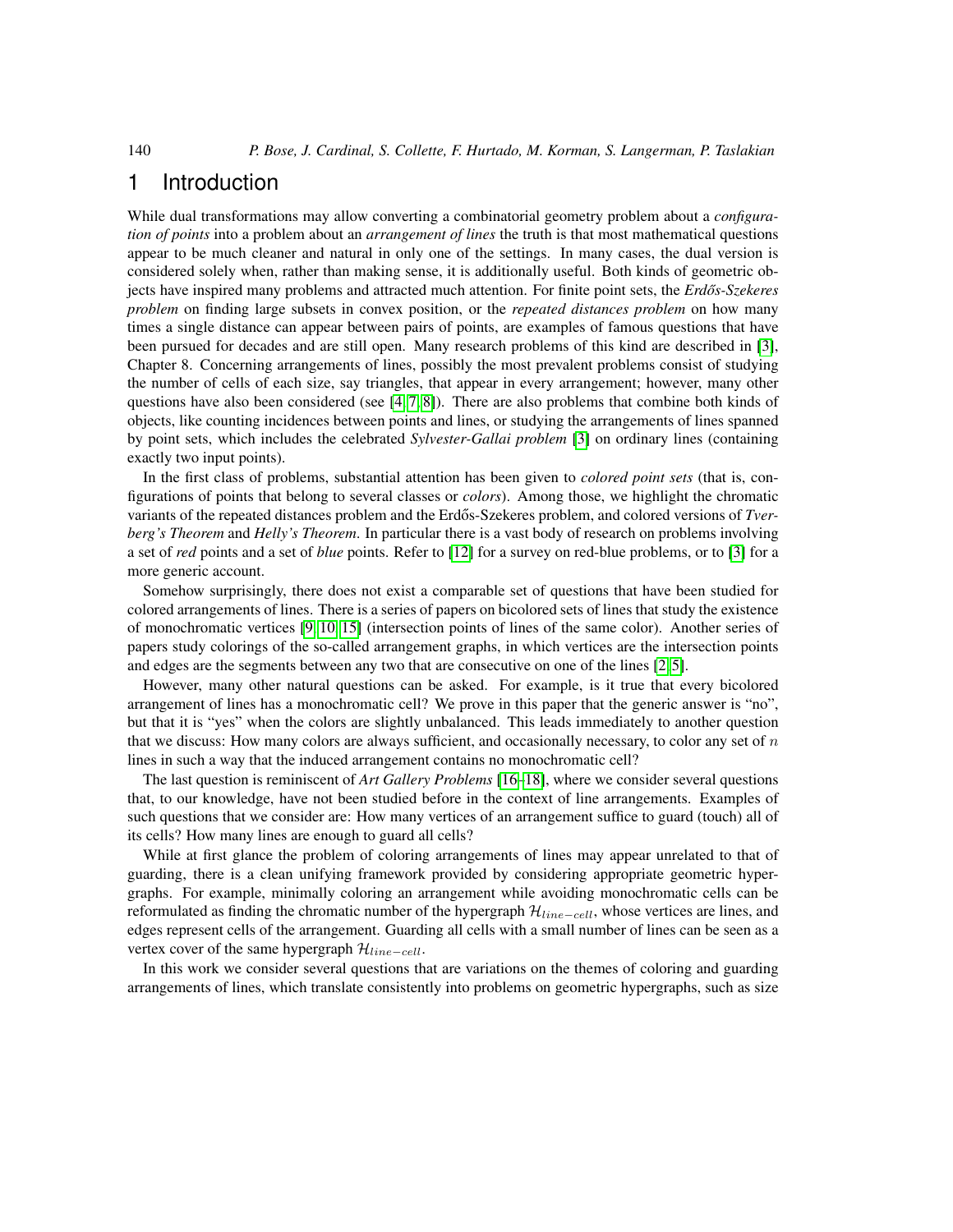of maximal independent set, vertex cover, or chromatic number.

The terminology for hypergraphs on arrangements is introduced in Section [2,](#page-2-0) where we also provide a table summarizing our results. Coloring problems are then discussed in Section [3](#page-4-0) and guarding problems in Section [4.](#page-11-0) We conclude with some observations and open problems.

### <span id="page-2-0"></span>2 Definitions and Summary of Results

Let A be an arrangement of a set of lines L in  $\mathbb{R}^2$ . We say that an arrangement of lines A is *simple* if every two lines intersect, and no three lines have a common intersection point. From now on, we only consider simple arrangements of lines $<sup>(i)</sup>$  $<sup>(i)</sup>$  $<sup>(i)</sup>$ .</sup>

Any arrangement A decomposes the plane into different cells, where a *cell* is a maximal connected component of  $\mathbb{R}^2 \setminus L$ . We define  $\mathcal{H}_{line-cell} = (L, C)$  as the geometric hypergraph corresponding to the arrangement, where C is the set containing all cells of A. Similarly,  $\mathcal{H}_{vertex-cell} = (V, C)$  is the hypergraph defined by the vertices of the arrangements and its cells, where  $V = \binom{L}{2}$  is the set of intersection of lines in A. Finally,  $\mathcal{H}_{cell-zone} = (C, Z)$  is the hypergraph defined by the cells of the arrangement and its zones. The zone of a line  $\ell$  in  $\mathcal A$  is the set of cells bounded by  $\ell$ . The set Z is defined as the set of subsets of C induced by the zones of A. Note that this hypergraph is the dual hypergraph of  $\mathcal{H}_{line-cell}$ .

An *independent set* of a hypergraph  $\mathcal{H} = (S, E)$  is a set  $S' \subseteq S$  such that  $\forall e \in E : e \nsubseteq S'$ . This definition is the natural extension from the graph variant, and requires that no hyperedge is completely contained in S'. Analogously, a *vertex cover* of H is a set  $S' \subseteq S$  such that  $\forall e \in E : e \cap S' \neq \emptyset$ . The *chromatic number*  $\chi(H)$  of H is the minimum number of colors that can be assigned to the vertices  $v \in S$ so that no hyperedge containing two or more vertices is monochromatic (that is,  $\forall e \in E$  such that  $|e| > 1$ , there exist  $v_1, v_2 \in e$  such that  $col(v_1) \neq col(v_2)$ ).

In the forthcoming sections we give upper and lower bounds on the worst-case values for these quantities on the three hypergraphs defined on a given line arrangement. Our results are summarized in Table [1.](#page-2-2) Note that the maximum independent set and minimum vertex cover problems are complementary. As a result, any lower bound on one gives an upper bound on the other and vice versa. This property, along with the facts that  $|L| = n$ ,  $|V| = \binom{n}{2}$ , and  $|C| = \frac{n(n+1)}{2} + 1$ , are used to complement many entries of the table.

The definitions of an independent set and a proper coloring of the  $\mathcal{H}_{line-cell}$  hypergraph of an arrangement are illustrated in Figures [1\(a\)](#page-3-0) and [1\(b\),](#page-3-1) respectively. Similarly, the definition of a vertex cover of the  $\mathcal{H}_{vertex-cell}$  and  $\mathcal{H}_{cell-zone}$  hypergraphs are illustrated in Figures [1\(c\),](#page-3-2) and [1\(d\),](#page-3-3) respectively.

| Hypergraph                  | Max. Ind. Set                                                  | Vertex Cover                          | Chromatic number                    |
|-----------------------------|----------------------------------------------------------------|---------------------------------------|-------------------------------------|
| $\mathcal{H}_{line-cell}$   | $\geq \sqrt{n+1} - 1$ (Th. 3)                                  | $\geq \frac{n}{3}$ (Cor. 14)          | $\Omega(\log n/\log\log n)$ (Th. 6) |
|                             | $\leq \frac{2n}{3}$ (Th. 4)                                    | $\leq n+1-\sqrt{n+1}$ (Cor. 14)       | $\leq 2\sqrt{n} + O(1)$ (Th. 5)     |
| $\mathcal{H}_{vertex-cell}$ | $\geq \frac{n^2}{3}$<br>$\frac{5n}{2}$ (Lem. 10)               | $\geq \frac{n^2}{6}$ (Th. 9)          | $> 2$ (Trivial)                     |
|                             | $\frac{n}{2}$ (Lem. 10)                                        | $\leq \frac{n^2}{6} + n$ (Th. 9)      | $<$ 3 (Obs. 1)                      |
| $\mathcal{H}_{cell-zone}$   | $+\frac{5n}{48}$<br>$\geq \frac{n^2}{2}$<br>$- o(n)$ (Cor. 13) | $\geq \frac{n}{4}$ (Th. 12)           | $2$ (Th. 8)                         |
|                             | $\frac{n^2}{2} + \frac{5n}{4} + 1$ (Cor. 13)                   | $\leq \frac{19n}{48} + o(n)$ (Th. 12) |                                     |

<span id="page-2-2"></span>Tab. 1: Summary of worst-case bounds for the different problems studied in this paper.

<span id="page-2-1"></span><sup>(</sup>i) For non-simple arrangements, the answer to most of the problems we study are either trivial or not well defined.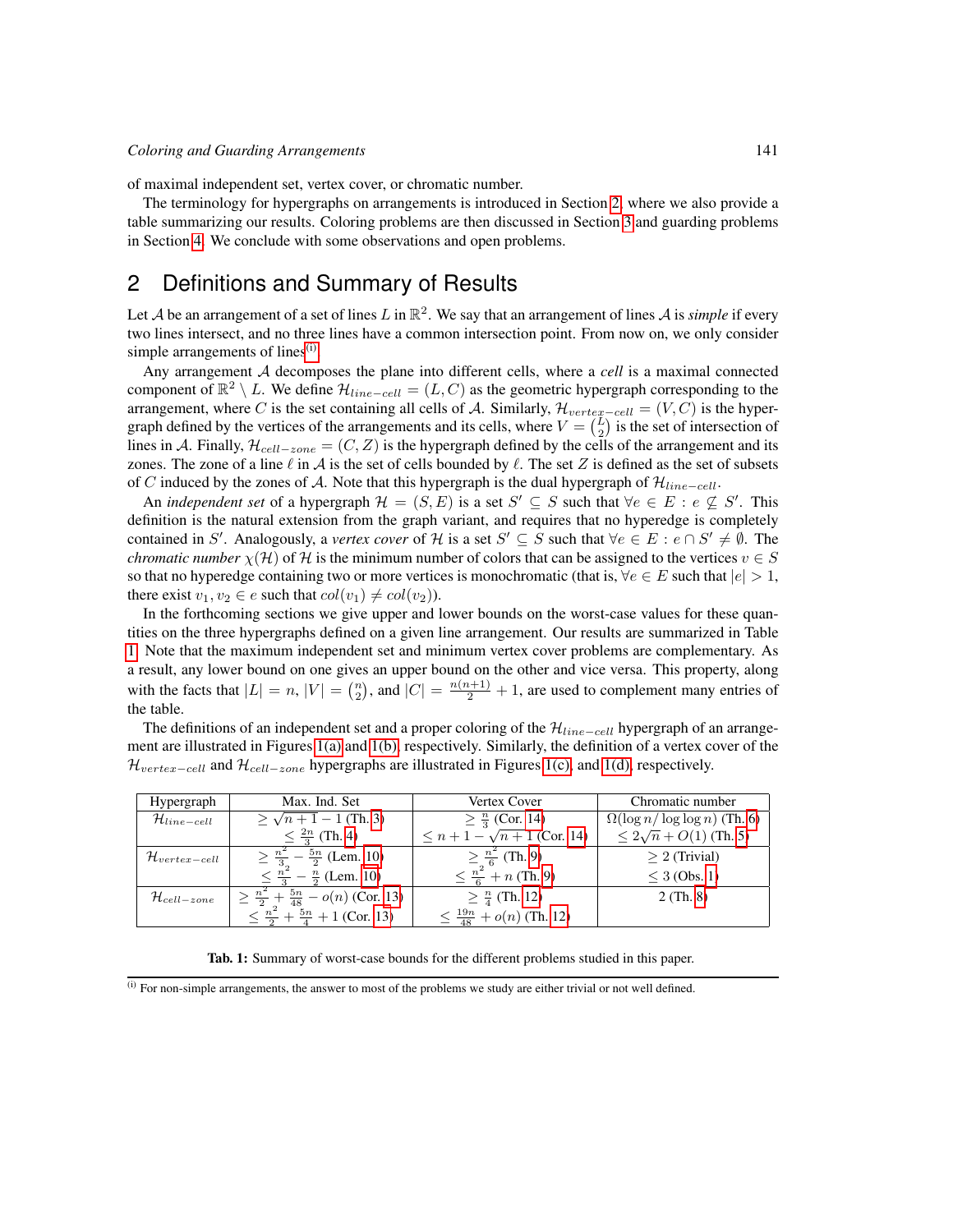<span id="page-3-0"></span>

(a) The thick lines form an independent set in the  $\mathcal{H}_{line-cell}$  hypergraph: no cell is bounded by these lines only.



<span id="page-3-2"></span>(c) The marked intersections form a vertex cover of the  $\mathcal{H}_{vertex-cell}$  hypergraph: every cell has at least one such intersection on its boundary. That is, these vertices *guard* the cells.



<span id="page-3-1"></span>(b) A proper 3-coloring of the  $\mathcal{H}_{line-cell}$  hypergraph: no cell is monochromatic.



<span id="page-3-3"></span>(d) The two marked cells form a vertex cover of the  $\mathcal{H}_{cell-zone}$  hypergraph: every line has a segment that lies on the boundary of one of these cells. That is, these two cells *guard* the lines.

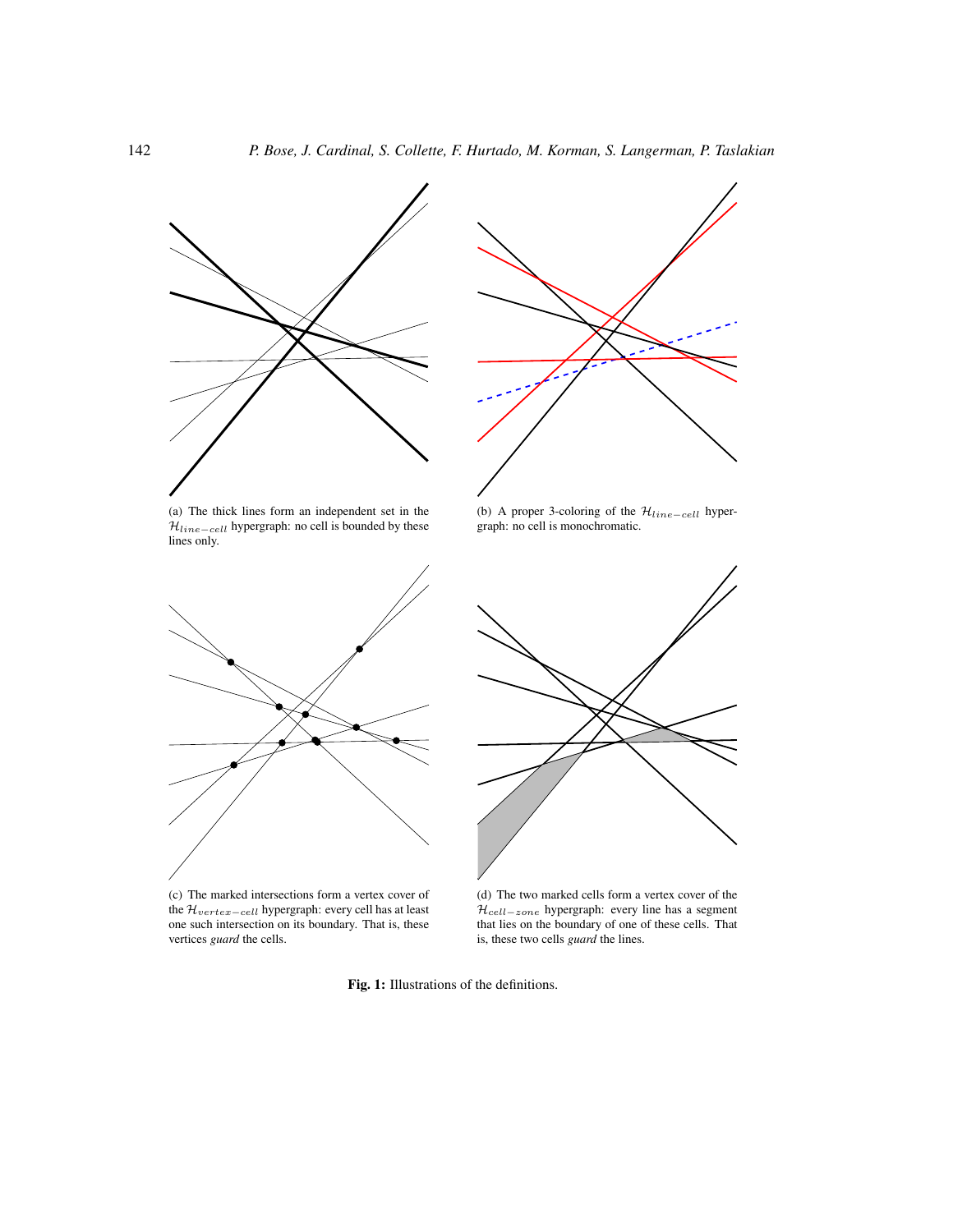### <span id="page-4-0"></span>3 Coloring Lines, and Related Results

We first consider the chromatic number of the line-cell hypergraph of an arrangement, that is, the number of colors required for coloring the lines so that no cell has a monochromatic boundary. At the end of the section we include other results for similar hypergraphs.

#### *3.1 Two-colorability*

We say that a set of lines L is k-colorable if we can color L with k colors such that no cell is monochromatic (in other words, the corresponding  $\mathcal{H}_{line-cell}$  hypergraph has chromatic number at most k). Any coloring  $c: L \to \{0, \ldots, k\}$  that satisfies such a property is said to be *proper*. We first tackle the (simple) question of whether the two-colorable  $\mathcal{H}_{line-cell}$  hypergraphs have bounded size.

<span id="page-4-2"></span>Theorem 1 *There are arbitrarily large two-colorable sets of lines.*



<span id="page-4-1"></span>Fig. 2: A set of lines that can be colored with two colors without a monochromatic cell.

**Proof:** For any  $q \in \mathbb{N}$  consider a set of 2q lines in convex position (a set of lines whose projective dual is a set of points in convex position, see Figure [2\)](#page-4-1). In such an arrangement of lines, each cell is bounded by either  $(1)$  two consecutive lines,  $(2)$  the first and the last line or  $(3)$  all lines of the arrangement. Thus, if we color the lines alternatingly red and blue by order of slope, no cell will be monochromatic.

The coloring used in Theorem [1](#page-4-2) uses roughly the same number of lines of each color. This is not a coincidence, since we now show that any proper coloring must satisfy a similar property.

**Theorem 2** *Each color class of a proper two-coloring*  $L \rightarrow \{0,1\}$  *of a set* L *of n lines has size at most*  $\frac{n}{2} + \frac{\sqrt{n-1}-1}{2}$ .

**Proof:** Let  $R$  be the set of lines that are assigned color  $0$ , and  $B$  the set of lines that are assigned color  $1$ . Let  $A_R$  denote the arrangement of the lines in R. As R does not completely define a cell of A, each cell of  $A_R$  must be traversed by a line in B.

We proceed iteratively: we start with  $A_R$ , and add the lines of B one at a time. When adding a line  $\ell$ , some cells of  $A_R$  will be split into two by a line segment induced by  $\ell$ .

To each cell c of  $A_R$ , we assign a number that represents the number of connected components defined by the segments inside c (that is, segments whose intersection graph is connected). Let  $f(c, i)$  denote the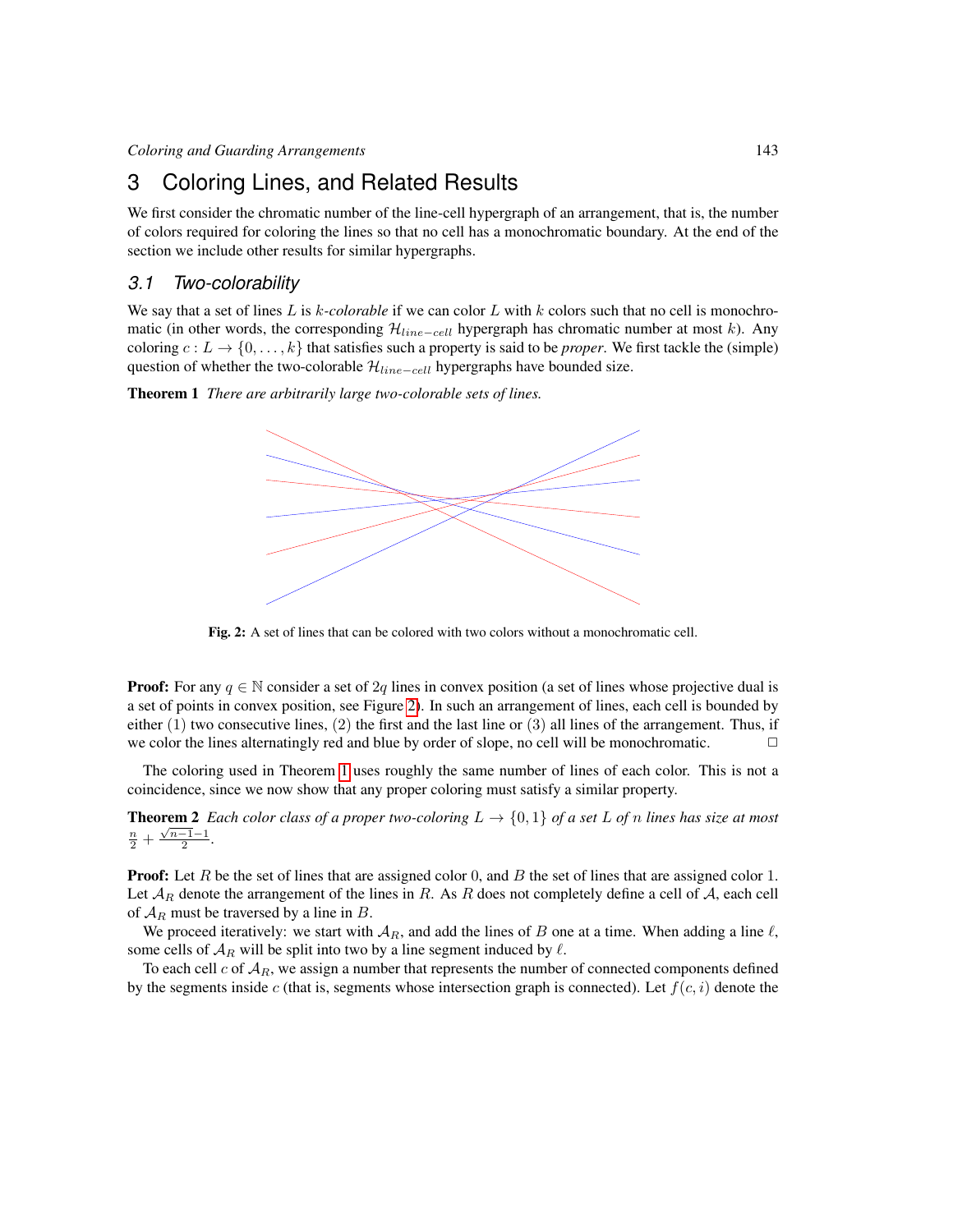number of connected components inside the cell c after adding the  $i - th$  line of B, and  $f(A_R, i)$  is the sum of  $f(c, i)$  over all cells  $c \in A_R$ .

When the first line  $\ell_1 \in B$  is added,  $f(c, 1) = 1$  for each cell c crossed by  $\ell_1$ , and remains zero for every other cell. Since  $\ell_1$  will cross all lines of R exactly once, we have  $f(\mathcal{A}_R, 1) = |R| + 1$ . In general, when the  $i - th$  line  $\ell_i$  is added,  $f(A_R, i)$  increases by  $|R| + 2 - i$ . Indeed, in each cell c, the blue line can only intersect each component once; otherwise the corresponding segments would create a cycle, meaning that a new face bounded only by blue lines (and thus monochromatic) is created. This implies that  $\ell_i$  intersects all previous  $i-1$  lines in  $i-1$  disjoint components. Inside a cell c, if a line  $\ell_i$  intersects t components, then  $f(c, i) = f(c, i-1)-t+1$ . Thus,  $f(\mathcal{A}_R, i) = f(\mathcal{A}_R, i-1) - (i-1)+|R|+1 = f(\mathcal{A}_R, i-1)+|R|+2-i$ .

What we also know is that at the end of this process, each cell of  $A_R$  contains at least one component, otherwise the cell is monochromatic. Thus  $f(A_R, |B|)$  is bigger than or equal to the number of cells in  $\mathcal{A}_R$ .

We get:

$$
\frac{|R| \cdot (|R|+1)}{2} + 1 \leq f(\mathcal{A}_R, |B|) = \sum_{i=1}^{|B|} |R| + 2 - i,
$$
  
\n
$$
|R|(|R|+1) + 2 \leq 2|B| \cdot (|R|+2) - 2 \sum_{i=1}^{|B|} i
$$
  
\n
$$
|R|^2 + |R| + 2 \leq 2|B| \cdot (|R|+2) - |B| \cdot (|B|+1)
$$
  
\n
$$
|R|^2 + |R| + 2 \leq 2(n - |R|) \cdot (|R|+2) - (n - |R|) \cdot (n - |R|+1)
$$
  
\n
$$
|R|^2 + |R| + 2 \leq 2(-|R|^2 + (n - 2)|R| + 2n) - (|R|^2 - (1 + 2n)|R| + (n^2 + n))
$$
  
\n
$$
4|R|^2 + 4(1 - n)|R| + n^2 - 3n + 2 \leq 0
$$
  
\n
$$
|R| \leq \frac{4(n - 1) + \sqrt{16(1 - n)^2 - 16(n^2 - 3n + 2)}}{8}
$$
  
\n
$$
|R| \leq \frac{(n - 1) + \sqrt{n - 1}}{2} = \frac{n}{2} + \frac{\sqrt{n - 1} - 1}{2}
$$

which concludes the proof.  $\Box$ 

#### *3.2* Independent lines in  $\mathcal{H}_{line-cell}$

Recall that an independent set of lines in an arrangement is defined as a subset of lines S so that no cell of the arrangement is only adjacent to lines in S.

<span id="page-5-0"></span>Theorem 3 *For any set* L *of* n *lines, the corresponding* Hline−cell *hypergraph has an independent set of* **i** *s size*  $\sqrt{n+1} - 1$ .

**Proof:** We prove that any (inclusionwise) maximal independent set has size  $\sqrt{n+1} - 1$ . Consider such a maximal independent set  $I \subset L$ . By maximality, each line  $\ell \in L \setminus I$  can be associated with at least one cell of L whose boundary consists only of one segment of  $\ell$ , and segments of lines in I (otherwise we could add  $\ell$  to I, resulting in a contradiction). For each line  $\ell \in L \setminus I$  we pick one such cell (arbitrarily). We call this cell the *witness* of  $\ell$  and denote it by  $c_{\ell}$ .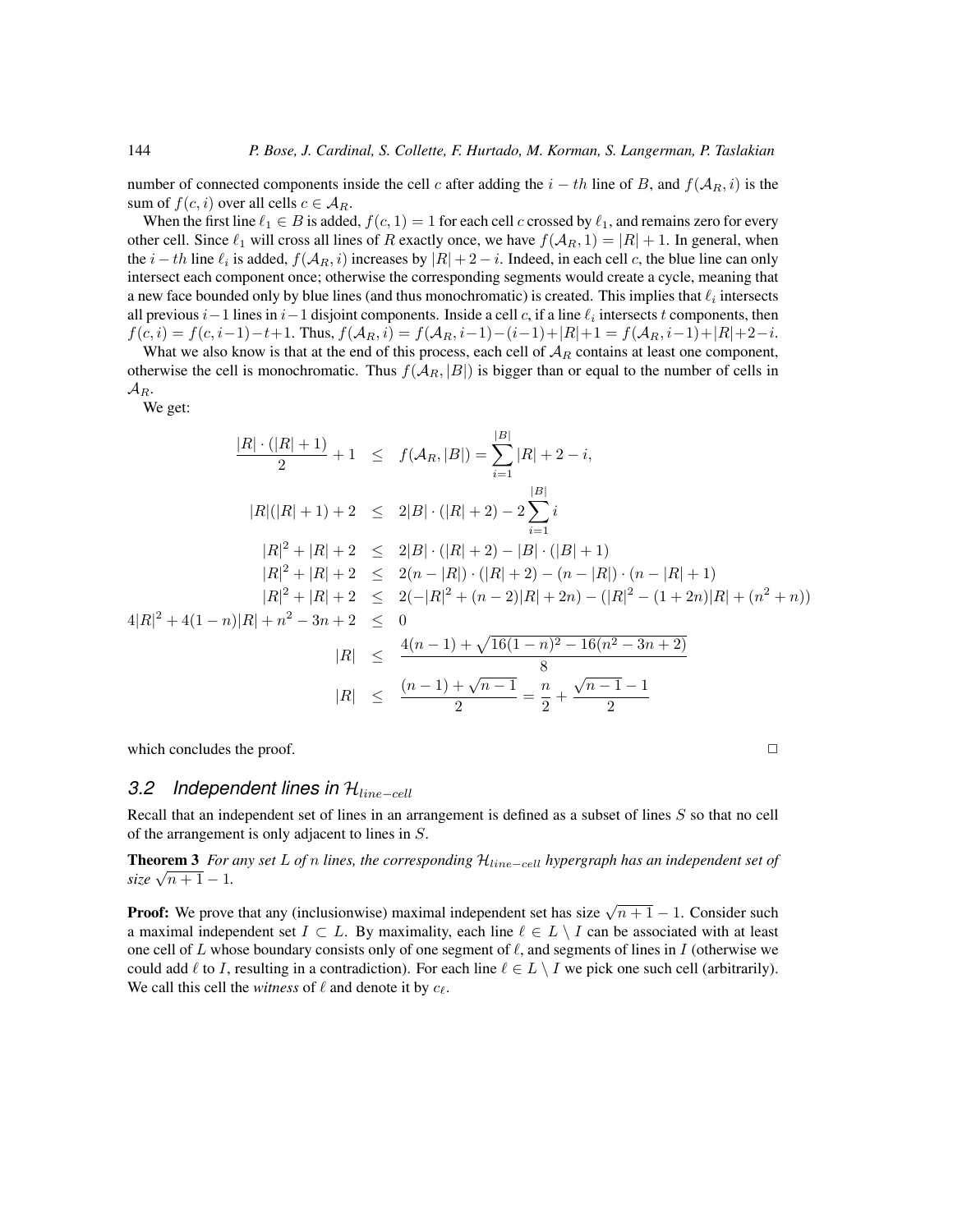In order to prove our claim, we use the following charging scheme for all lines of  $\ell$ : if  $c_{\ell}$  is formed by exactly two lines, we charge  $\ell$  to the only line of I in  $c_{\ell}$ . Otherwise,  $c_{\ell}$  is defined by many lines and all  $\ell$  belong to I. In particular, it must contain a vertex defined by the intersection of two lines of I. We charge  $\ell$  to the first such vertex that we encounter when we traverse the boundary of  $c_{\ell}$  starting from the segment defined by  $\ell$  and continuing in a clockwise fashion. We note that lines of I and the intersection point between two lines of  $I$  can only be charged twice (a line can only belong to two cells of size two. Likewise an intersection point appears in four different cells, but it cannot be charged to two adjacent cells). Thus, we obtain the following bound on the size of I:

$$
|L \setminus I| \le 2\binom{|I|}{2} + 2|I|,
$$
  
\n
$$
n - |I| \le |I|(|I| - 1) + 2|I|,
$$
  
\n
$$
0 \le |I|^2 + 2|I| - n,
$$
  
\n
$$
|I| \ge \sqrt{n+1} - 1
$$

 $\Box$ 

<span id="page-6-0"></span>Theorem 4 *Given a set* L *of* n *lines, an independent set of the corresponding* Hline−cell *hypergraph has size at most* 2n/3*.*

**Proof:** Let S be an independent set of lines in  $\mathcal{H}_{line-cell}$ . This means that, in the corresponding arrangement  $A_S$ , each cell is touched by at least a line  $\ell \in L \setminus S$  (otherwise it would not be independent). Each line  $\ell \in L \setminus S$  crosses  $|S| + 1$  cells of  $\mathcal{A}_S$ . There are  $\frac{|S| \cdot (|S| + 1)}{2} + 1$  cells in  $\mathcal{A}_S$ , and thus

$$
|L \setminus S| \cdot (|S| + 1) = (n - |S|) \cdot (|S| + 1) \ge \frac{|S| \cdot (|S| + 1)}{2 + 1}
$$

$$
n \ge \frac{3|S|}{2} + \frac{1}{|S| + 1} > \frac{3|S|}{2} \Rightarrow |S| < \frac{2n}{3}
$$

 $\Box$ 

### *3.3* Chromatic number of  $\mathcal{H}_{line-cell}$

In this section, we study the problem of coloring the  $\mathcal{H}_{line-cell}$  hypergraph. That is, we want to color the set  $L$  so that no cell is monochromatic. We start by giving an upper bound on the required number of colors.

<span id="page-6-1"></span>**Theorem 5** Any arrangement of n lines can be colored with at most  $2\sqrt{n} + O(1)$  colors so that no edge *of the associated*  $\mathcal{H}_{line-cell}$  *hypergraph is monochromatic.* 

Before giving the proof we note that, following a preliminary publication of this research, Ackerman and Pinchasi [\[1\]](#page-14-4) improved the upper bound by showing that  $O(\sqrt{n/\log n})$  colors are sufficient to color the  $\mathcal{H}_{line-cell}$  hypergraph. In their work, they also relate this problem with a longstanding open problem by Erdős : Estimating the maximum number of points in general position within a set of  $n$  points that has no more than three collinear points. For completeness, we present a proof of Theorem [5.](#page-6-1)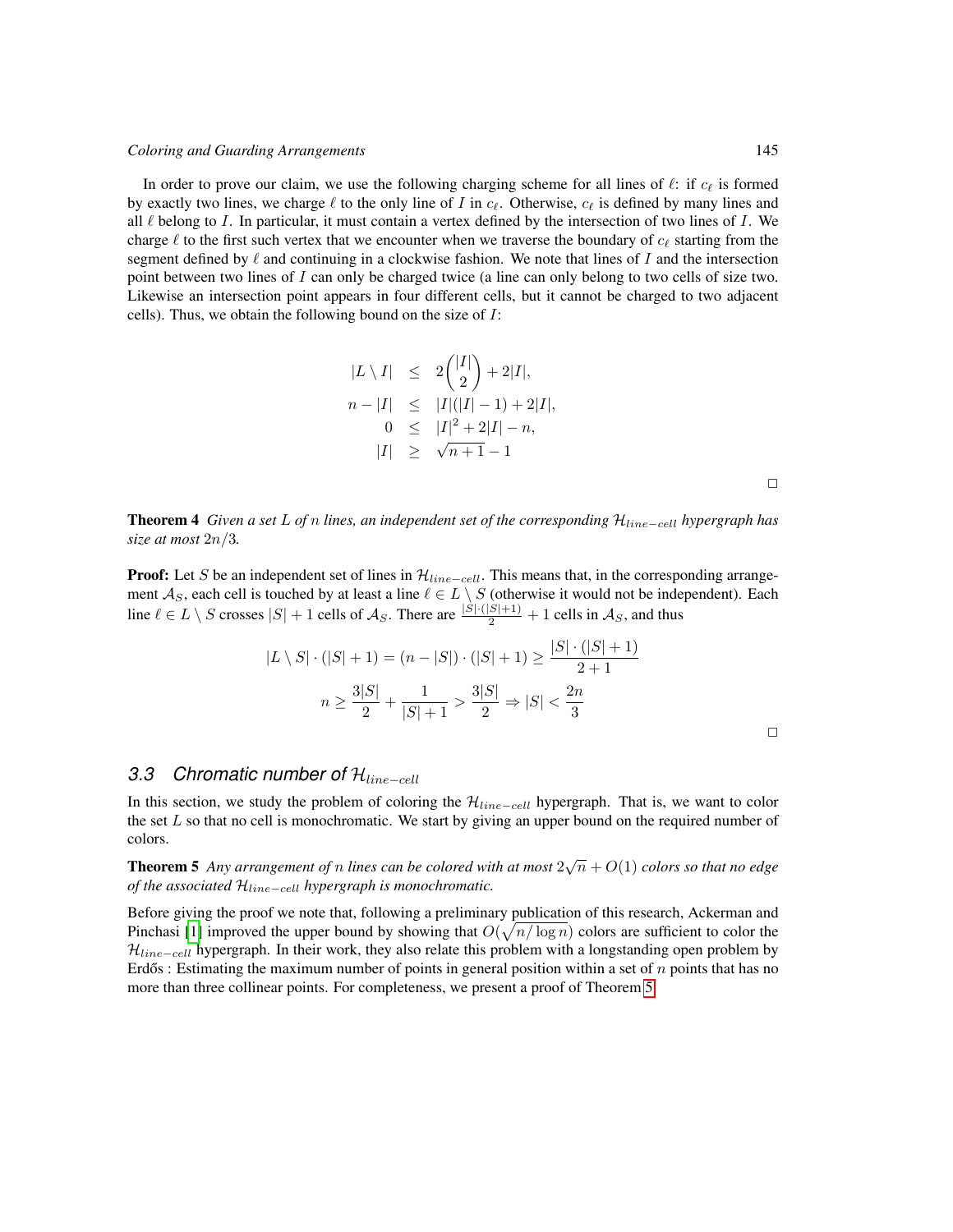**Proof:** Our coloring scheme is as follows: select the largest independent set  $I$ , color all the lines of  $I$ with the same color, remove  $I$  from  $L$ , and iterate this process on the remaining lines. At each step of the algorithm, we assign a different color to the lines we remove. The algorithm stops whenever the number of non-colored lines is at most  $n_0$  (where  $n_0$  is the bound from Theorem [3\)](#page-5-0). Whenever  $n_0$  or fewer lines remain, we complete the coloring by adding a new color to each of the remaining lines.

First we show that this method indeed provides a proper coloring. For this purpose, observe that any independent set of  $L' \subseteq L$  is also an independent set of L. That is, lines with the same color form an independent set of  $L$ . In particular, there cannot exist a cell whose associated lines are assigned the same color.

Let  $c(n)$  be the maximum number of colors used for an arrangement of n lines with the above coloring strategy. We claim that for any  $\varepsilon > 0$  and for any sufficiently large  $n, c(n) \le (2 + \varepsilon)\sqrt{n} + O(1)$  (note that this implies  $c(n) \leq 2\sqrt{n} + O(1)$ .

tt this implies  $c(n) \leq 2\sqrt{n} + O(1)$ .<br>Recall that, by Theorem [3,](#page-5-0) the size of a maximal independent set is at least  $\sqrt{n+1} - 1$ . Thus, we obtain the following recursion:

$$
c(n) \le c(n - \sqrt{n+1} - 1) + 1
$$

We now assume that  $c(n) \leq k\sqrt{n}$  for some constant k. By substituting in the previous inequality we obtain:

$$
c(n) \le k\sqrt{n+1-\sqrt{n+1}} + 1
$$

Thus, in order to complete the proof we must show that for any  $k > 2$  the following holds:

$$
\sqrt{n+1-\sqrt{n+1}} + 1/k \leq \sqrt{n} \Leftrightarrow
$$
  

$$
k \leq \frac{1}{\sqrt{n}-\sqrt{n+1-\sqrt{n+1}}}
$$

The limit of this ratio is 2, thus the claim holds for any constant larger than 2 as desired.

 $\Box$ 

We now construct a slightly sublogarithmic lower bound for the chromatic number of  $\mathcal{H}_{line-cell}$ .

<span id="page-7-0"></span>**Theorem 6** For any  $n_0 \in \mathbb{N}$ , there exists an arrangement of  $n \geq n_0$  lines whose corresponding hyper*graph*  $\mathcal{H}_{line-cell}$  *has chromatic number*  $\Omega(\log n / \log \log n)$ *.* 

In the following we construct a set of roughly  $k^k$  lines in which any k-coloring will induce a monochromatic cell (for any  $k > 0$ ). Since we are interested in the asymptotic behavior, it suffices to consider the case in which  $k + 1 = 2<sup>q</sup>$  for some  $q \ge 0$ . In order to proceed with the proof, we first introduce some definitions and helpful results.

For any  $x_0 \in \mathbb{R}$  we consider the order of the intersections of the lines of L with the vertical line of equation  $x = x_0$ , from top to bottom. Although the permutation obtained will depend on L and  $x_0$ , there will be exactly  $\binom{n}{2}$  different permutations in any set L of n lines. Let  $\Pi_L$  be the set of the different permutations that we can obtain on a line arrangement L. Each of these permutations is called a *snapshot* of L. We say that a real number  $x_0$  *realizes* a snapshot  $\pi$  if the ordering in the line  $x = x_0$  is  $\pi$ .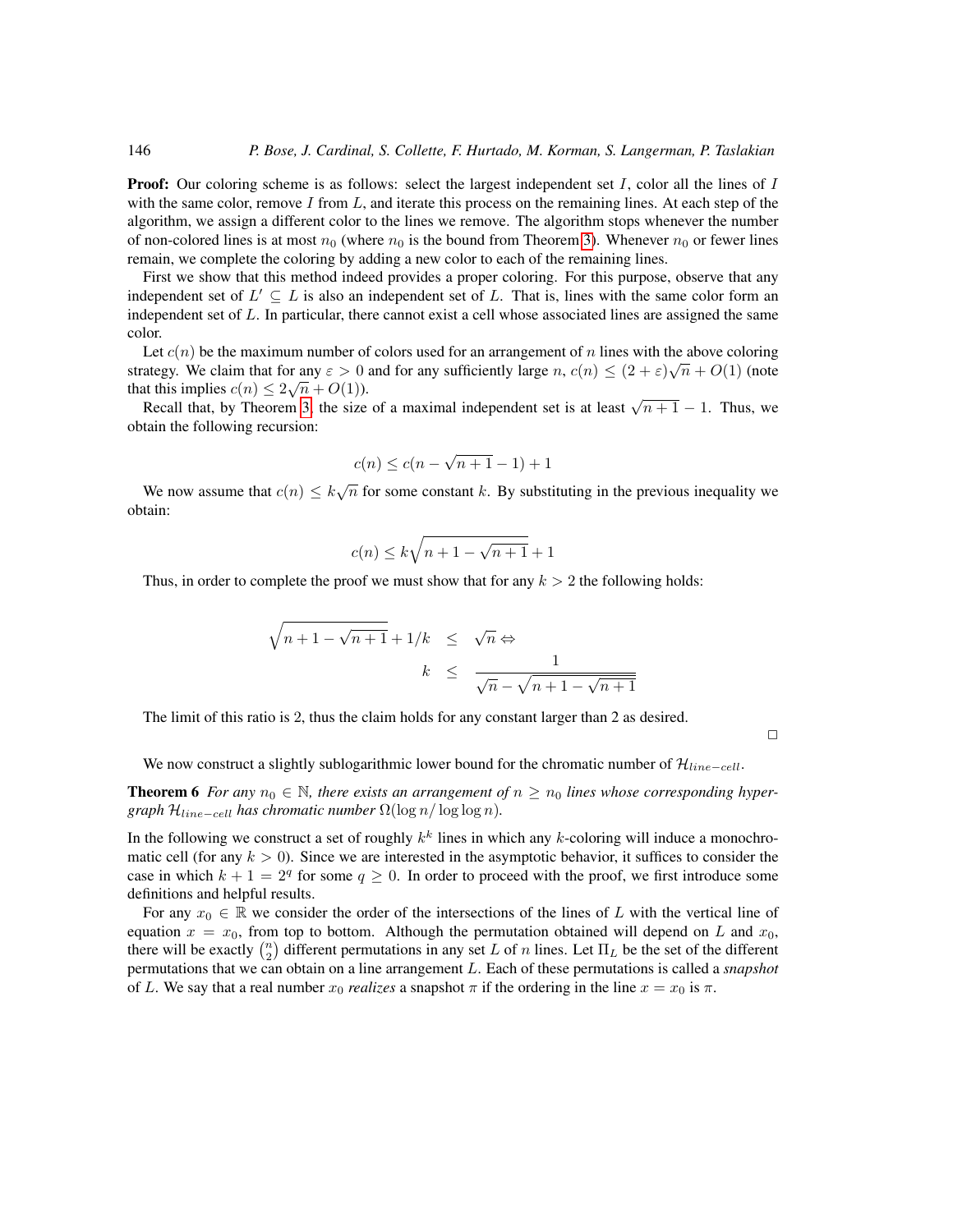

<span id="page-8-0"></span>Fig. 3: Induction step in the gadget  $G_{2q}$  construction (left). The additional snapshots are shown as dashed vertical lines. The generated arrangement for  $q = 8$  and its witness set is shown on the right. For clarity, lines of  $G_8$  have been depicted as pseudolines.

We say that a set of snapshots  $W \subseteq \Pi_L$  is a *witness* set of L if for any two distinct lines  $\ell, \ell' \in L$ , there exists a snapshot  $\pi \in \mathcal{W}$  in which the two lines appear consecutively in  $\pi$ . It is easy to see that the entire set  $\Pi_L$  is a witness set of quadratic size for any set of lines. Since the size of the witness set has a direct impact on our bound, we first show how to construct a line arrangement with a small witness set.

<span id="page-8-1"></span>**Lemma 7** For any  $q \ge 0$  there exists a set L of  $2^q$  lines and a witness set W of L such that  $|W| \le 2^{q+1}$ .

**Proof:** We construct the arrangement by induction on q. For  $q = 0$  our base gadget  $G_1$  consists of a single line. Note that the witness property is vacuous, hence we define  $W_1 = \emptyset$ .

As we are only interested in the ordering in which lines are crossed, we can do any linear transformation to a set L of lines, provided that transformation preserves the permutations in the set  $\Pi_L$ . If we update the coordinates of the snapshots in the witness set accordingly, the witness property still holds. In particular, we can transform a set  $L$  of lines so that their slopes lie in an arbitrary small interval. We call this operation the *flattening* of L.

With this operation in mind we can do the induction step as follows: for any  $q > 0$  generate a copy of gadget  $G_{2^{q-1}}$  and flatten the lines so that they all have small positive slopes and all crossings between any two lines occur below the horizontal line  $y = 0$ . Let  $G'_{2^{q-1}}$  be the transformed set of lines and  $G''_{2^{q-1}}$  be the reflexion of  $G'_{2^{q-1}}$  with respect to line  $y = 0$ . The gadget  $G_{2^q}$  is defined as the union of  $G'_{2^{q-1}}$  and  $G_{2q-1}''$  (see Figure [3\)](#page-8-0).

 $G_{2<sup>q</sup>}$  satisfies the following properties:

- $(i)$   $G_{2q}$  has size exactly  $2^q$ . Moreover, any two lines cross exactly once.
- (*ii*) The witness set  $\mathcal{W}_{2q-1}$  of  $G'_{2q-1}$  also acts as witness set of  $G''_{2q-1}$ .
- (*iii*) The lines of  $G'_{2q-1}$  and  $G''_{2q-1}$  intersect in a grid-like fashion, forming cells of size 4 and 2.

Observe that property  $(i)$  certifies that the construction is a valid set of lines, while properties  $(ii)$  and  $(iii)$  help us obtain a witness set  $\mathcal{W}_{29}$  of small size; the crossing between lines of different gadgets can be guarded with  $n - 2 = 2<sup>q</sup> - 2$  snapshots (see Figure [3\)](#page-8-0). Moreover, the crossings between lines of the same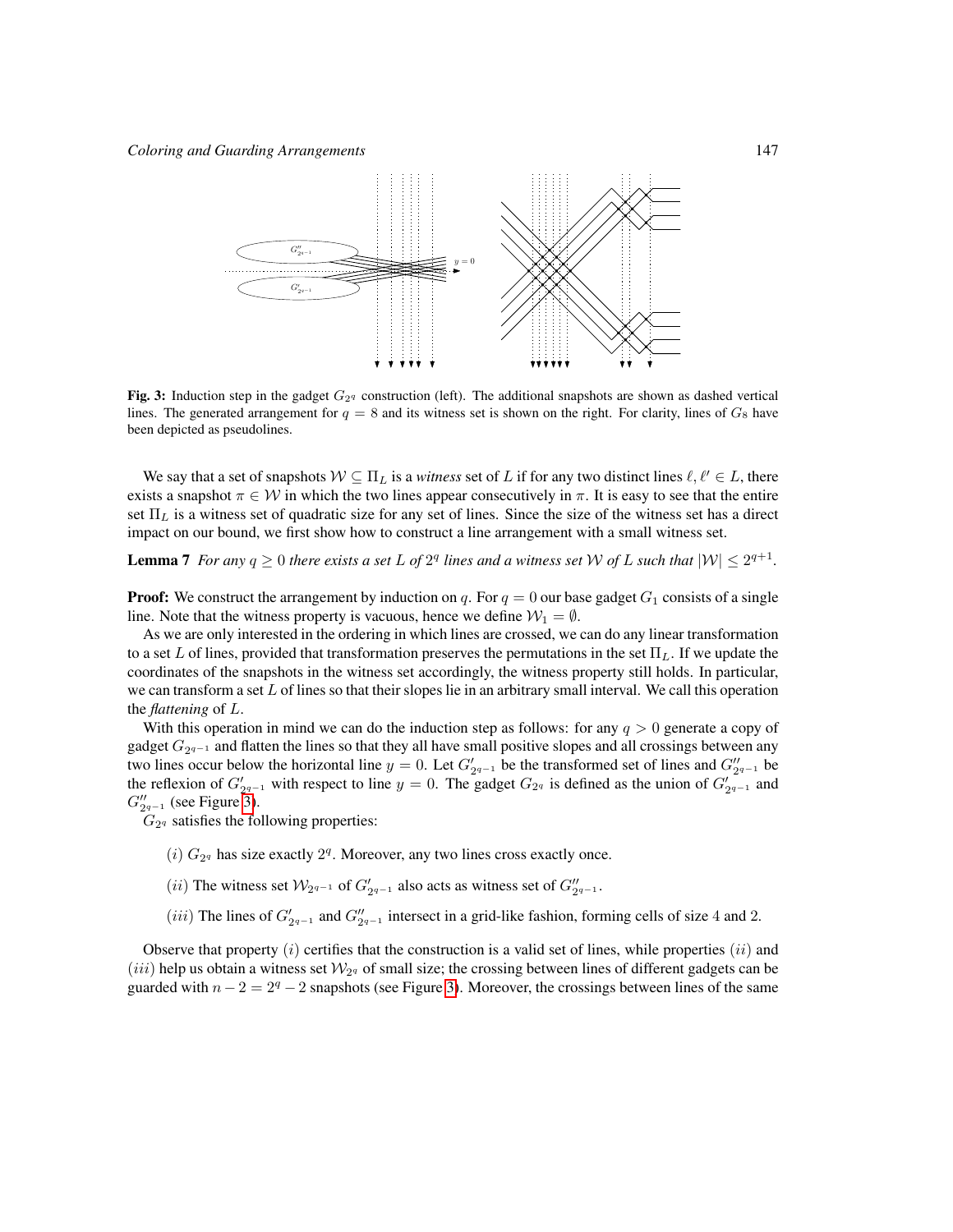gadget can be guarded by the witness set  $\mathcal{W}_{2q-1}$  (which by induction satisfies  $|\mathcal{W}_{2q-1}| \leq 2 \cdot 2^{q-1} = 2^q$ ). By construction we have that  $|\mathcal{W}_{2^q}| = (2^q - 2) + |\mathcal{W}_{2^{q-1}}| < 2^q + 2^q = 2^{q+1}$ .

To complete the proof we must show that  $W_{2^q}$  is indeed a witness set of L: Let  $\ell, \ell'$  be any two lines of L. If these lines belong to the same sub-gadget, we can apply induction and obtain that they must be consecutive in one of the first snapshots. Otherwise, the two lines belong to different sub-gadgets of  $G_{2^q}$ , hence they will be consecutive at the latter snapshots.  $\Box$ 

With the previous result we can now prove Theorem [6:](#page-7-0)

**Proof:** Let  $L^{(0)}$  be the set of lines constructed in Lemma [7](#page-8-1) and let  $W^{(0)}$  be the witness set of  $L^{(0)}$ (recall that we have  $|L^{(0)}| = k + 1 = 2^q$  and  $|W^{(0)}| = m$  for some  $m \leq 2(k + 1)$ ). In general, a witness set  $W$  contains several snapshots. We number these snapshots from left to right. That is, we have  $W = \{\pi_1, \ldots, \pi_m\}$ , and  $\pi_1$  is the snapshot whose realizer has smallest x-coordinate. We note that this ordering is well defined, since it does not depend on the choice of the realizer.

Consider now any coloring of  $L^{(0)}$  with k colors. By the pigeonhole principle, there must exist two lines  $\ell, \ell'$  with the same assigned color. Since  $\mathcal{W}^{(0)}$  is a witness set, these two lines must be consecutive at some snapshot  $\pi \in \mathcal{W}^{(0)}$ . Whenever this happens, we say that  $\ell$  and  $\ell'$  form a *monochromatic consecutive pair* at snapshot π.

With the above definitions we can give an intuitive idea of our construction. Our goal is to cross two monochromatic consecutive pairs that are colored with the same color, thereby obtaining a monochromatic quadrilateral. The main difficulty of the proof is that we do not know which snapshot contains the monochromatic consecutive pair, nor which color it is assigned. In order to reduce the size of the witness set we essentially cross  $k + 1$  copies of  $W^{(0)}$ . The main property of the construction is that these copies pairwise cross at the first snapshot. Thus, if all copies have their monochromatic consecutive pair at the first (that is, leftmost) snapshot, we can use the pigeonhole principle and obtain a monochromatic quadrilateral. Otherwise, at least one of the copies has a monochromatic consecutive pair at another snapshot, and in particular we can ignore the first snapshot of  $W^{(0)}$ . That is, by making  $k + 1$  copies of the original line arrangement we can reduce the size of the witness set by one. If we repeat this process sufficiently many times, we obtain a line arrangement whose witness set has a single snapshot. We complete the construction by crossing  $k + 1$  copies of such gadget to finally obtain the desired monochromatic quadrilateral.

In general we use a set  $L^{(i)}$  containing  $(k + 1)^{i+1}$  lines (for any  $i \in \{0, ..., m + 1\}$ ). In any kcoloring of the set  $L^{(i)}$ , our objective is to have either a monochromatic cell, or two lines that form a monochromatic consecutive pair at some snapshot  $\pi_j$  (for  $i \leq j \leq m$ ). In particular, the second situation cannot occur for set  $L^{(m+1)}$ , hence it must contain a monochromatic cell.

We now specify how to construct the set  $L^{(i)}$  by induction on i. By flattening the lines of  $L^{(0)}$  and scaling the instance, we can ensure that, for any  $i \leq m$ , the permutation induced by the line of equation  $x = i$  is equal to the *i*th snapshot of  $W^{(0)}$  (that is, the x-coordinate *i* realizes the *i*th snapshot of  $W^{(0)}$ ). For any  $i > 0$ , our aim is to construct  $L^{(i)}$  with  $k + 1$  different copies of set  $L^{(i-1)}$  flattened and scaled so that they satisfy the following properties:

- (i) For any  $j \in \{i, \dots m\}$ , the ordering of each of the copies of  $L^{(i-1)}$  at line  $x = j$  corresponds to the jth snapshot of  $\mathcal{W}^{(i-1)}$ . That is, j realizes the jth snapshot of each copy  $L^{(i-1)}$ .
- (ii) No two lines of the same copy of  $L^{(i-1)}$  cross in the vertical strip  $\{-m < x < i\}$ . In particular, the snapshot taken at any coordinate of the strip is  $\pi_i$ .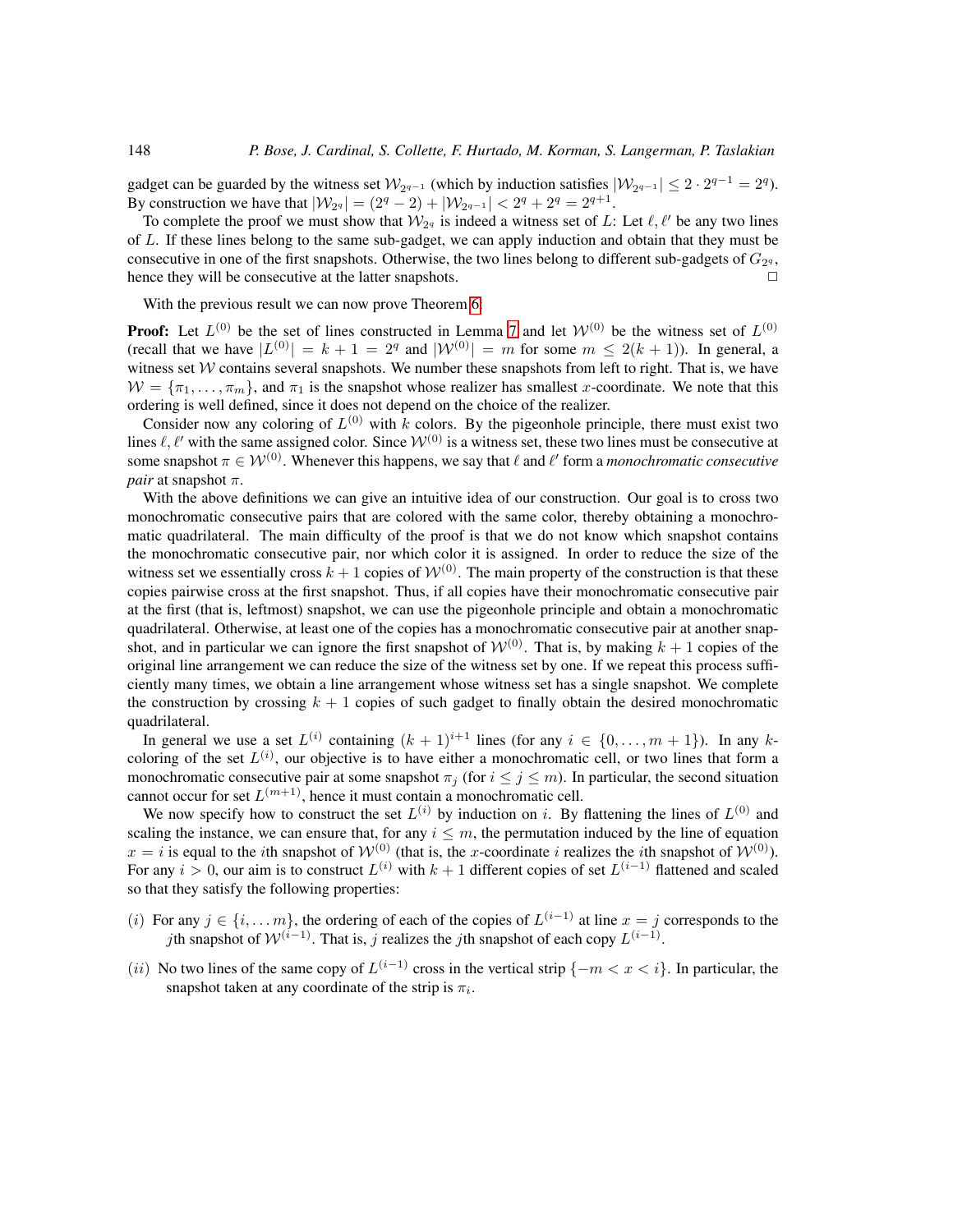

<span id="page-10-0"></span>**Fig. 4:** Construction of the set  $L^{(i)}$  by combining  $k + 1$  different copies of  $L^{(i-1)}$ . In the Figure, each thick line represents a copy of  $L^{(i-1)}$  (and the dotted vertical lines the snapshots of  $\pi_j,$  for  $j \geq i$ ). Observe that all the crossings between lines of different copies occur in the vertical strip  ${0 < x < i}$  (depicted as light gray in the figure). Since no crossing between lines of the same copy occur in the strip, the vertical ordering of the lines of a single copy at any position in the strip is exactly  $\pi_i$ . In the right we depict a larger image of the crossing between two copies of  $L^{(i-1)}$ . The main property is that any two consecutive lines of a copy of  $L^{(i-1)}$  form a quadrilateral with any other pair of consecutive lines of another copy of  $L^{(i-1)}$ .

(*iii*) Lines of two different copies of  $L^{(i-1)}$  cross in the vertical strip  $\{0 < x < i\}$  in a grid-like fashion. In particular, any two lines that are consecutive in  $\pi_i$  form a quadrilateral with other two consecutive lines of another copy of  $L^{(i-1)}$ .

Such a construction can be obtained by flattening all the copies of  $L^{(i-1)}$ , placing the different copies in convex position, and scaling the instance (see Figure [4\)](#page-10-0). Observe that since  $L^{(i)}$  is composed of  $k + 1$ different copies of  $L^{(i-1)}$ , we indeed have  $|L^{(i)}| = (k+1)|L^{(i-1)}| = (k+1)^{i+1}$ .

We define the witness set  $W^{(i)}$  of  $L^{(i)}$  as follows. For any  $j \in \{i+1,\ldots,m\}$  we consider the line  $x = j$ , and add the corresponding snapshot to  $\mathcal{W}^{(i)}$ . By definition, we have  $|\mathcal{W}^{(i)}| = m - i$ . Since the copies do not cross at those coordinates, the *j*th snapshot of  $W^{(i)}$  essentially consists of  $k + 1$  copies of the *j*th snapshot of  $W^{(i-1)}$  one after the other.

In order to complete the proof we must show that in any coloring c of  $L^{(i)}$ , we either have a monochromatic cell or a monochromatic consecutive pair in  $\pi_i$  (for some  $m \leq j > i$ ). For  $i = 0$  our claim is true by Lemma [7,](#page-8-1) hence we can focus on the inductive step. For larger values of  $i$ , we apply induction to the two copies of  $L^{(i-1)}$ : if at least one of the copies has a monochromatic cell or has its monochromatic consecutive pairs at snapshot  $\pi_j$  (for some  $j > i$ ) we are done, since the same property will hold for  $L^{(i)}$ . The other case occurs when all copies of  $L^{(i-1)}$  have their monochromatic consecutive pair at snapshot  $\pi_i$ . Let  $\ell_\nu, \ell'_\nu$  be the monochromatic consecutive pair of the  $\nu$ th copy of  $L^{(i-1)}$  and let  $c_\nu$  be its color. By the pigeonhole principle, there must be two distinct indices  $u, v \leq \nu$  such that  $c_u = c_v$ . By property (iii)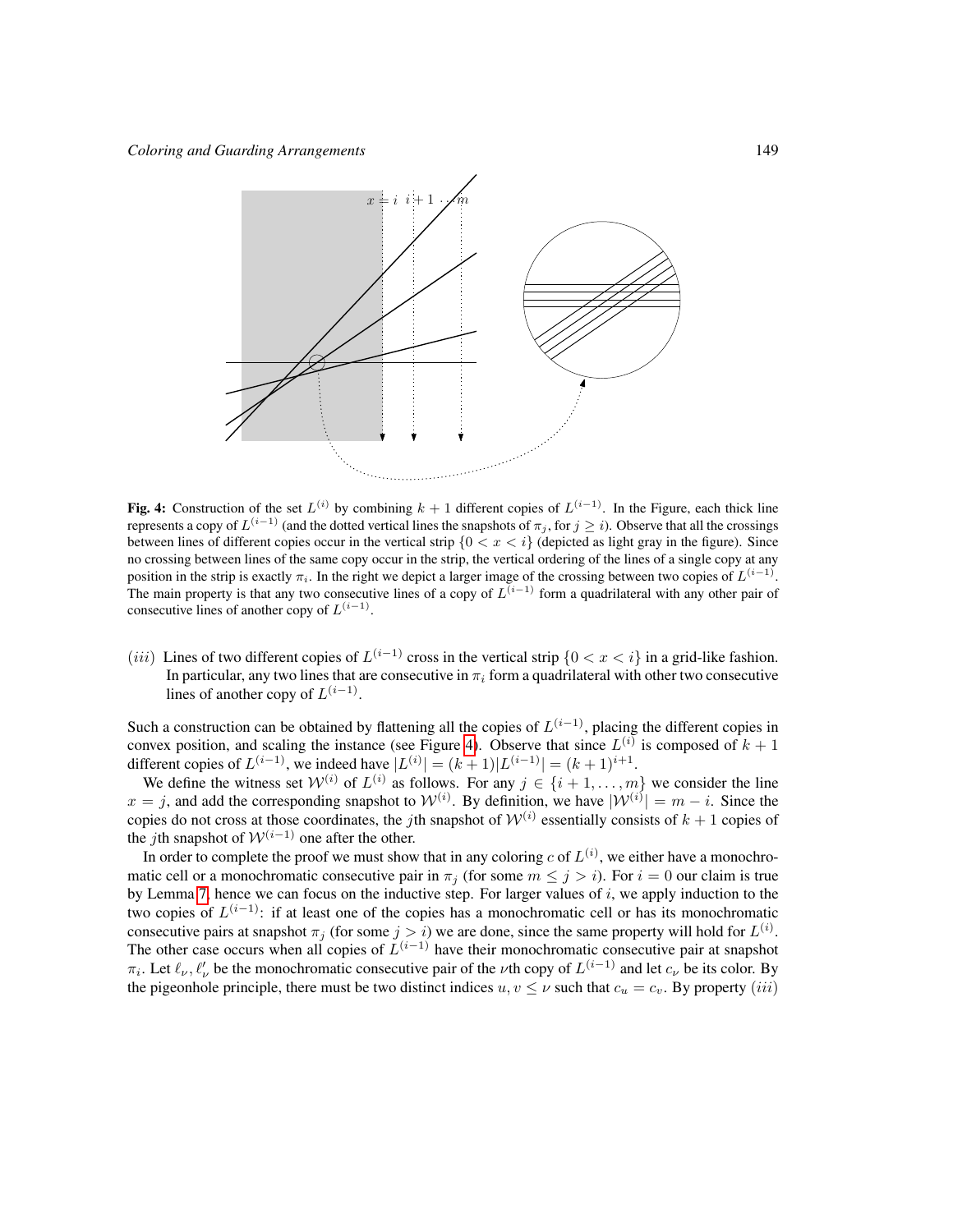of our construction, the lines  $\ell_u, \ell'_u, \ell_v, \ell'_v$  form a quadrilateral in the arrangement of lines of  $L^{(i)}$ . The quadrilateral will be monochromatic, since by definition the four lines have the same color assigned.  $\Box$ 

#### *3.4 Other coloring results*

For the sake of completeness, we end this section by mentioning two issues on coloring vertices or cells instead of lines. We start by considering the chromatic number of  $\mathcal{H}_{vertex-cell}$ . Recall that we are interested in colorings in which no hyperedge (containing two or more vertices) is monochromatic.

The following well-known result considers the coloring of cells so that no line is only adjacent to cells of a single color class:

<span id="page-11-3"></span>**Theorem 8 (Folklore)** *The chromatic number of*  $\mathcal{H}_{cell-zone}$  *is* 2.

**Proof:** This claim is equivalent to the fact that the dual graph of the arrangement (where vertices are faces, and there is an edge between two faces if they are adjacent) is bipartite. This result has appeared in recreational texts and concited some research as well  $[11, 14]$  $[11, 14]$ .

We now consider the problem of coloring the vertices of an arrangement so that no cell is monochromatic:

<span id="page-11-2"></span>Observation 1 *Any arrangement of* n ≥ 3 *lines can be colored with at most* 3 *colors so that the only monochromatic edges of the associated*  $\mathcal{H}_{vertex-cell}$  *hypergraph are those of size one.* 

Proof: It is known that the graph obtained from an Euclidean arrangement of lines by taking only the bounded edges of the arrangement has chromatic number 3 [\[5\]](#page-15-6): simply sweep with a vertical line from left to right. In this ordering, every vertex in the arrangement is adjacent to at most two predecessors. Thus, we can color the vertices with three colors greedily, and no cell of size at least 2 will be monochromatic.  $\Box$ 

Naturally, two colors are always necessary, thus the chromatic number will either be 2 or 3. We note that some arrangements of lines need three colors (for example, any arrangement of three lines), but we have been unable to generalise these examples to arbitrarily large line arrangements.

### <span id="page-11-0"></span>4 Guarding Arrangements

We now consider the vertex cover problem for the hypergraphs defined in Section [2.](#page-2-0) That is, we would like to select the minimum number of vertices so that any hyperedge is adjacent to the selected subset. Geometrically speaking, we would like to select the minimum number of vertices (or cells or lines), so that each cell (or line or cell, respectively) contains at least one of the selected items. Recall that this problem is the complement of the independent set problem, in the sense that this minimum is equal to the number of vertices minus the size of a largest independent set.

#### *4.1 Guarding cells with vertices*

<span id="page-11-1"></span>We first consider the following problem: Given an arrangement of lines  $A$ , how many of the vertices can guard the entire arrangement when lines act as obstacles blocking visibility? This question can be rephrased as finding the smallest subset of vertices  $V$  so that each cell contains a vertex in  $V$ ; thus we are looking for bounds on the size of a vertex cover for  $\mathcal{H}_{vertex-cell}$ .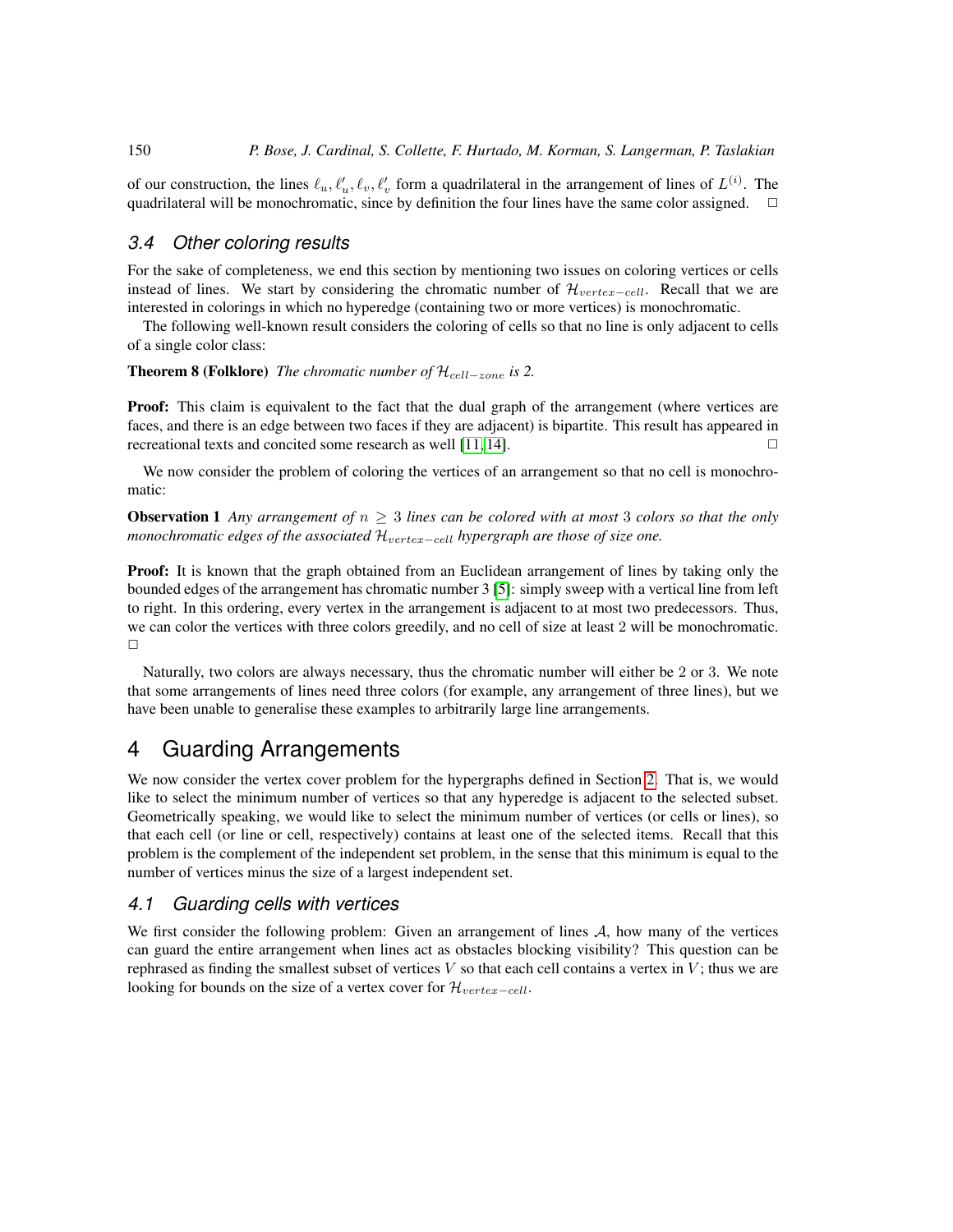Theorem 9 *For any set* L *of* n lines, a vertex cover of the corresponding  $\mathcal{H}_{vertex-cell}$  hypergraph has  $size$  at most  $n^2/6 + n$ . Furthermore,  $n^2/6$  vertices might be necessary.

**Proof:** First notice that any arrangement can have at most  $2n$  unbounded cells. Moreover, these cells can be easily guarded with  $n$  guards. Thus, we focus our attention to bounded cells. We sweep the arrangement in any fixed direction. Along the sweep we find the vertices of the arrangement one by one. We will color the vertices (with three colors) in the order in which they are discovered.

Vertices that are adjacent to unbounded cells are colored with any arbitrary color among the three possible ones. Now observe that any vertex  $v$  that is not adjacent to an unbounded cell must have degree exactly 4. Moreover, when v is encountered, its predecessors u and w have already been colored.

If u and w have distinct colors, we simply assign the third color to v. Otherwise, both u and v have the same color assigned. Observe that v is the rightmost vertex of exactly one cell, and in this cell both  $u$  and  $v$  are present. Since the cell is bounded, it must have another vertex other than  $u, v$ , and  $w$ . Moreover, that vertex must have a color different to the color assigned to both u and v. Thus, we simply assign the third color to  $v$ .

With this color assignment, all bounded cells have three vertices with distinct colors on their boundary. In particular, the vertices of any color class can guard all bounded cells. Since we used three colors and the total number of vertices is  $\binom{n}{2} < n^2/2$ , there will be a color class with at most  $n^2/6$  vertices.

For the lower bound we use the construction of Füredi *et al.* [\[6\]](#page-15-11). This construction creates a family of arrangements that has  $n^2/3$  triangles in which any vertex of the arrangement is incident to at most two of these triangles. In particular, any vertex cover of the triangles will need at least  $n^2/6$  vertices.

Recall that the hypergraph  $\mathcal{H}_{vertex-cell}$  has  $\binom{n}{2} = \frac{n^2}{2} - \frac{n}{2}$  vertices. Combining this fact with the preceding bounds on the size of a vertex cover allows us to get similar bounds for the independent set problem:

<span id="page-12-0"></span>Lemma 10 *For any set* L of *n* lines, a maximum independent set of the corresponding  $\mathcal{H}_{vertex-cell}$ *hypergraph has size at least* n <sup>2</sup>/3−O(n)*. Furthermore, there exist sets of lines whose largest independent* set has size at most  $\frac{n^2}{3} - \frac{n}{2}$ .

#### *4.2 Guarding lines with cells*

Here we consider the problem of touching all lines of  $L$  with a smallest subset of cells, that is, we look for bounds on the size of a vertex cover for  $\mathcal{H}_{cell-zone}$ .

<span id="page-12-2"></span>We begin with a simple proof that a minimal vertex cover of  $\mathcal{H}_{cell-zone}$  hypergraph has size at most  $\lceil \frac{n}{2} \rceil$ , that we will improve below.

Lemma 11 *Given a set* L *of* n *lines, a minimal vertex cover of the corresponding* Hcell−zone *hypergraph has size at most*  $\lceil \frac{n}{2} \rceil$ *.* 

**Proof:** We describe a greedy algorithm to find a vertex cover of size  $\lceil \frac{n}{2} \rceil$ ; we start with an empty set L. We find a pair  $p$ ,  $q$  of lines that we still have to cover. Since every two lines cross, there must exist a cell  $c$ adjacent to both  $p$  and  $q$ . We add that cell  $c$  to the set  $L$ , and proceed with the unguarded cells. In the last step, if a single line  $\ell$  remains to be covered we add to L any cell touching  $\ell$ . Since each cell (except the last one) of L guards at least two lines, at most  $\lceil \frac{n}{2} \rceil$  cells will be added into L.

<span id="page-12-1"></span>We next provide a lower bound, and improve as well on the upper bound, for large values of  $n$ .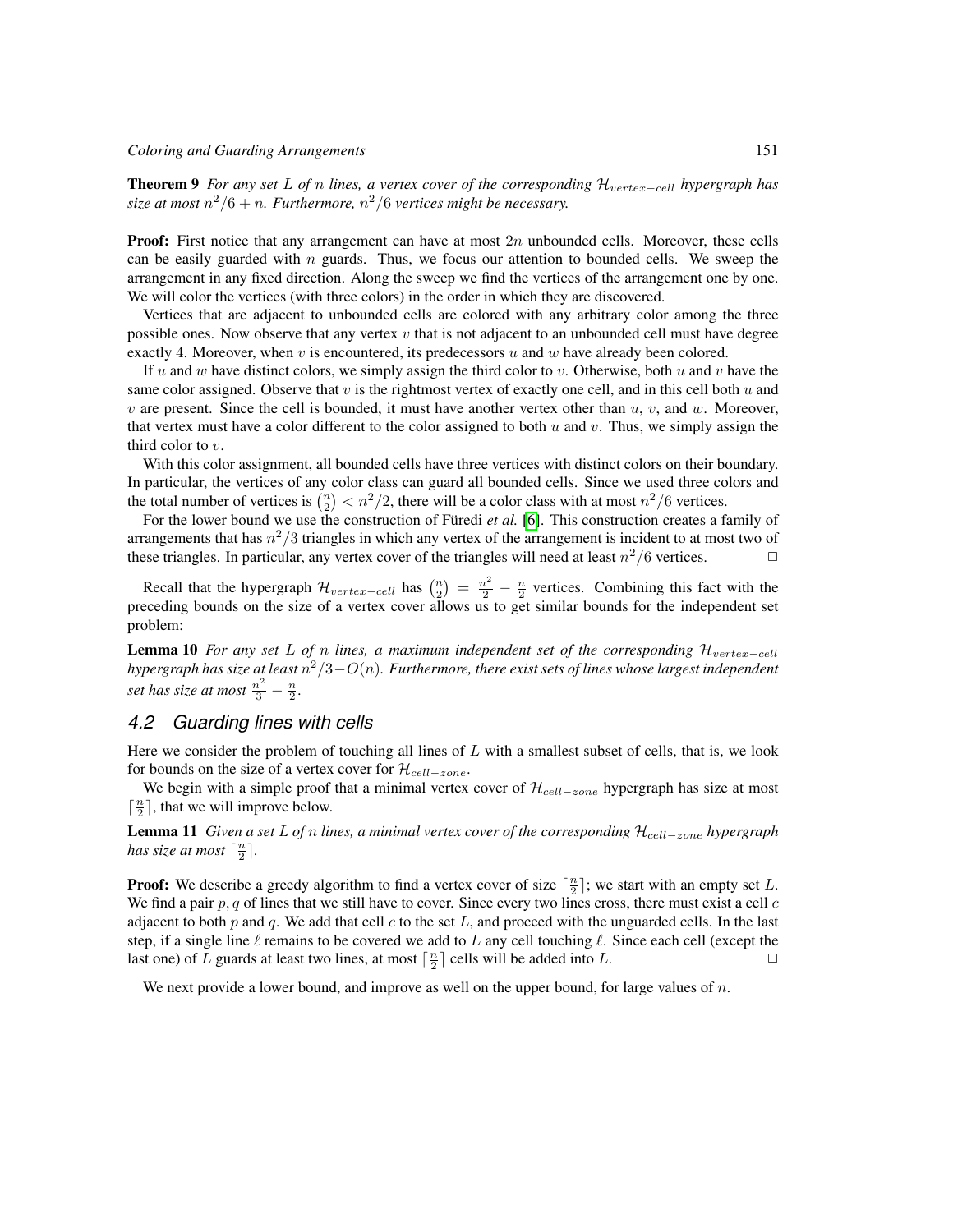Theorem 12 *Given any set* L of *n* lines, a minimal vertex cover of the corresponding H<sub>cell−zone</sub> hypergraph has size at most  $\frac{19n}{48} + o(n)$ . Moreover, there exists a set L of n lines, such that every vertex cover *of the corresponding*  $\mathcal{H}_{cell-zone}$  *hypergraph has size at least*  $\frac{n}{4}$ *.* 

**Proof:** The lower bound is proved by the fact that there exist arrangements where the largest cell has size four (see [\[13\]](#page-15-12)). This implies that each cell touches at most four lines, and therefore  $n/4$  cells are required to touch them all.

The proof of the upper bound claim is a refined version of the method in Theorem [12:](#page-12-1) We first select cells of size four or more, and add them to  $L$  until any remaining cell that we add to our set is not guaranteed to cover more than three new lines. We then continue adding cells that cover at least three lines in the same fashion. Finally, we complete our construction with cells that cover two lines as in Lemma [11.](#page-12-2)

The first iterations of the algorithm select cells that each cover four new lines. We iteratively select a cell covering four lines as long as the average number of segments of uncovered lines bounding a cell is strictly greater than three. The total number of segments is  $n^2$ , and each contribute to two cells. Every selected cell discards four lines and  $4n$  segments (if the cell is bounded by more than four lines, we only discard exactly four of them, arbitrarily). The total number of cells after the *i*th iteration is  $|C| - i$ . By double counting, the number of iterations is the largest value  $i$  that satisfies:

$$
\frac{2n^2 - 8in}{|C| - i} > 3,
$$
  

$$
\frac{2n^2 - 8in}{n(n+1)/2 + 1 - i} > 3,
$$
  

$$
i \sim \frac{n}{16} + o(n).
$$

Hence we can select roughly  $\frac{n}{16}$  cells, covering together  $\frac{n}{4}$  lines.

In the second phase of the algorithm, we iteratively select cells covering three new lines. Following the same reasoning, and taking into account the  $i \approx n/16$  previously selected cells. Using again the double counting argument, we know that the number  $j$  of iterations satisfies:

$$
\frac{2n^2 - 8in - 6jn}{|C| - i - j} > 2,
$$
  

$$
\frac{2n^2 - n^2/2 - 6jn}{n(n+1)/2 + 1 - n/16 - j} > 2,
$$
  

$$
j \sim \frac{n}{12} + o(n).
$$

Hence we can select roughly  $\frac{n}{12}$  more cells, covering together  $\frac{n}{4}$  lines.

<span id="page-13-0"></span>Overall, we now have  $\frac{n}{16} + \frac{n}{12} + o(n)$  cells covering  $\frac{n}{2}$  lines. It remains to cover the remaining  $\frac{n}{2}$  lines with  $\frac{n}{4}$  cells, each covering two lines, as in Lemma [11.](#page-12-2) The total number of cells is therefore

$$
\frac{n}{16} + \frac{n}{12} + \frac{n}{4} + o(n) = \frac{19}{48}n + o(n).
$$

 $\Box$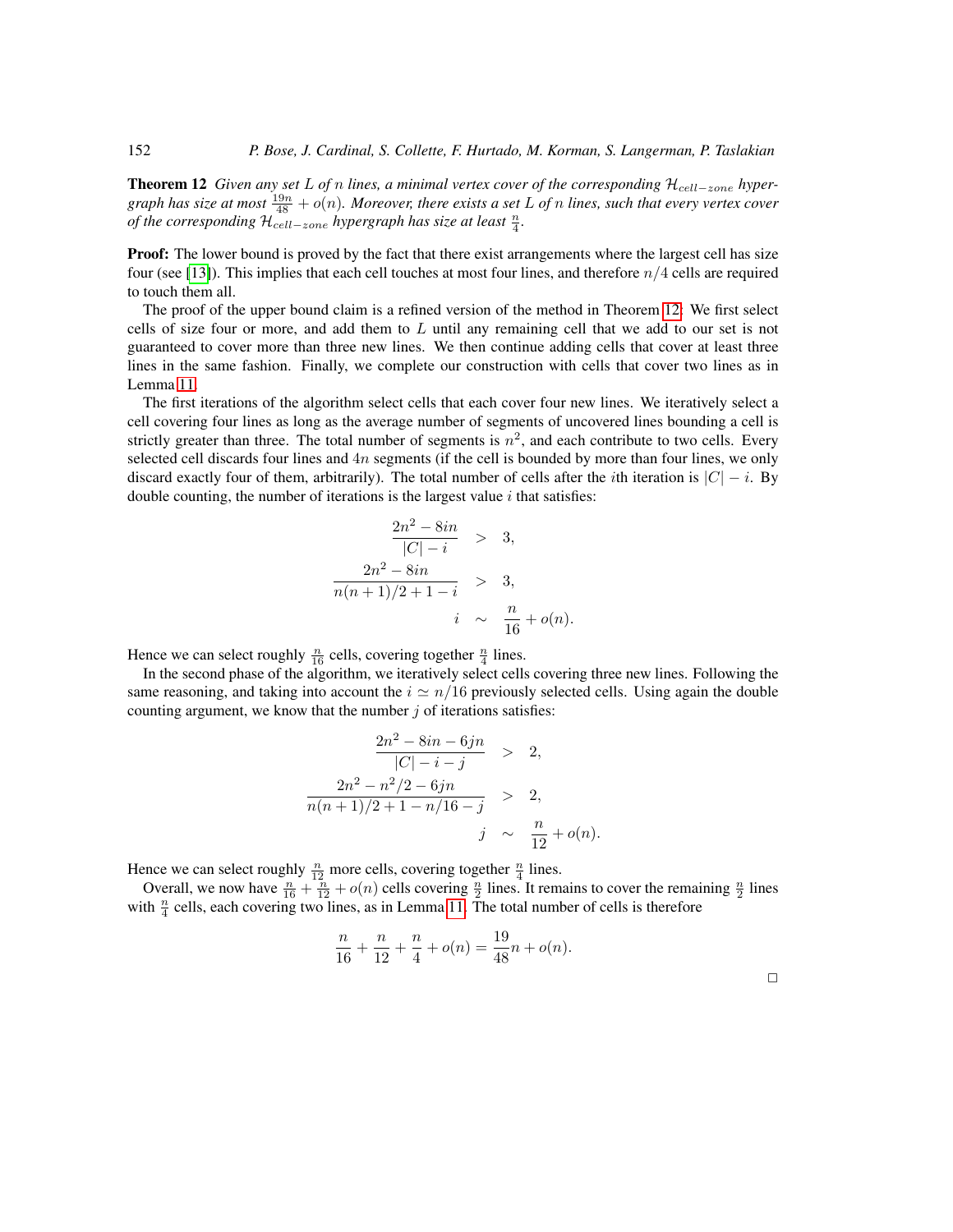Corollary 13 *For any set* L of *n* lines, a maximum independent set of the corresponding  $\mathcal{H}_{cell-zone}$ hypergraph has size at least  $\frac{n^2}{2} + \frac{5n}{48} - o(1)$  and at most  $\frac{n^2}{2} + \frac{n}{4} + 1$ .

This Corollary follows directly from the preceding theorem, the fact that the complement of a vertex cover is an independent set, and that any arrangement of n lines in general position has  $\frac{n(n+1)}{2} + 1$  cells (hence, the  $\mathcal{H}_{cell-zone}$  hypergraph will have that many vertices).

#### *4.3 Guarding cells with lines*

For the sake of completeness, we also give bounds on the number of lines needed to guard (touch) all cells.

<span id="page-14-3"></span>Corollary 14 *For any set* L *of* n *lines, its minimal vertex cover of the corresponding* Hline−cell *hyper-*√ *graph has size at least*  $n/3$  *and at most*  $n+1-\sqrt{n+1}$ *.* 

Proof of the lower bound is a direct consequence of the complementarity of the vertex cover/independent set and Theorem [4](#page-6-0) (upper bound on the maximum independent set of  $\mathcal{H}_{line-cell}$ ). Analogously, the upper bound is a consequence of Theorem [3.](#page-5-0)

## 5 Concluding Remarks

The main open problems arising from our work consist of closing gaps (when they exist) between lower and upper bounds; this is especially interesting in our opinion for the problem of coloring lines without producing any monochromatic cell. We observe that most of our observations hold for pseudo lines as well. Hence, another natural extension would be studying how the bounds change when we consider families of curves any two of which intersect at most t times (for some constant  $t > 0$ ).

It is also worth noting that there are several computational questions that are interesting as well. For example, it is unclear what the complexity is of deciding whether a given arrangement of lines admits a two-coloring in which no cell is monochromatic.

### 6 Acknowledgements

The authors would like to thank Brian Chan, Michael Hoffmann, and Csaba D. Toth for interesting discussions. We would also like to thank Stefan Felsner for his contribution to the improvement of the constant in Theorem [3.](#page-5-0)

### References

- <span id="page-14-4"></span>[1] E. Ackerman, and R. Pinchasi. A note on coloring line arrangements. arXiv preprint arXiv:1207.0080, 2012.
- <span id="page-14-2"></span>[2] P. Bose, H. Everett, and S. Wismath. Properties of Arrangements. *International Journal of Computational Geometry*, 13(6), pp. 447-462, 2003.
- <span id="page-14-0"></span>[3] P. Brass, W. Moser and J. Pach. *Research Problems in Discrete Geometry*. Vieweg Verlag, 2004.
- <span id="page-14-1"></span>[4] S. Felsner. *Geometric Graphs and Arrangements*. Springer, Berlin, 2005.